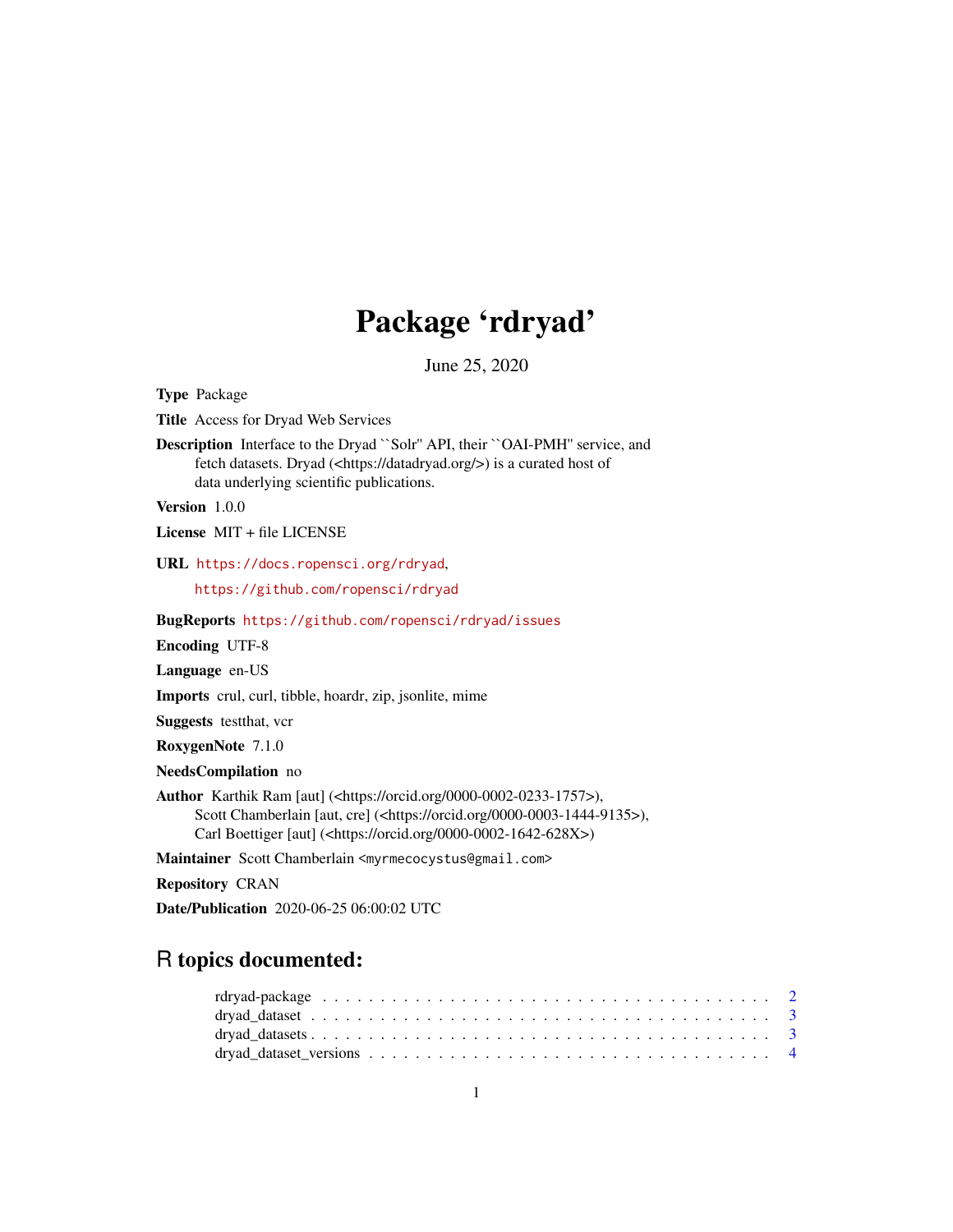## <span id="page-1-0"></span>2 rdryad-package

| Index |  |  |  |  |  |  |  |  |  |  |  |  |  |  |  |  |
|-------|--|--|--|--|--|--|--|--|--|--|--|--|--|--|--|--|

rdryad-package *Interface to the Dryad Web services*

#### Description

Includes access to Dryad's Solr API, OAI-PMH service, and part of their REST API.

#### Package API

The functions match the three major sets of Dryad API routes for datasets, fiiles and versions. Datasets:

- [dryad\\_dataset\(\)](#page-2-1)
- [dryad\\_datasets\(\)](#page-2-2)
- [dryad\\_dataset\\_versions\(\)](#page-3-1)

#### Files:

- [dryad\\_files\(\)](#page-5-1)
- [dryad\\_files\\_download\(\)](#page-5-2)

#### Versions:

- [dryad\\_versions\(\)](#page-6-1)
- [dryad\\_versions\\_files\(\)](#page-6-1)
- [dryad\\_versions\\_download\(\)](#page-6-1)

#### Defunct

The Dryad Solr API is no longer being updated, so the functions that used to work with it are all defunct, see [solr-defunct](#page-0-0)

The Dryad OAI-PMH service is no longer being updated, so the functions that used to work with it are all defunct, see [oai-defunct](#page-0-0)

More defunct functions:

- [dryad\\_metadata\(\)](#page-0-0)
- [dryad\\_package\\_dois\(\)](#page-0-0)
- [handle2doi\(\)](#page-0-0)
- [doi2handle\(\)](#page-0-0)
- [dryad\\_files\(\)](#page-5-1)
- [dryad\\_fetch\(\)](#page-0-0) use instead [dryad\\_files\\_download\(\)](#page-5-2) or [dryad\\_versions\\_download\(\)](#page-6-1)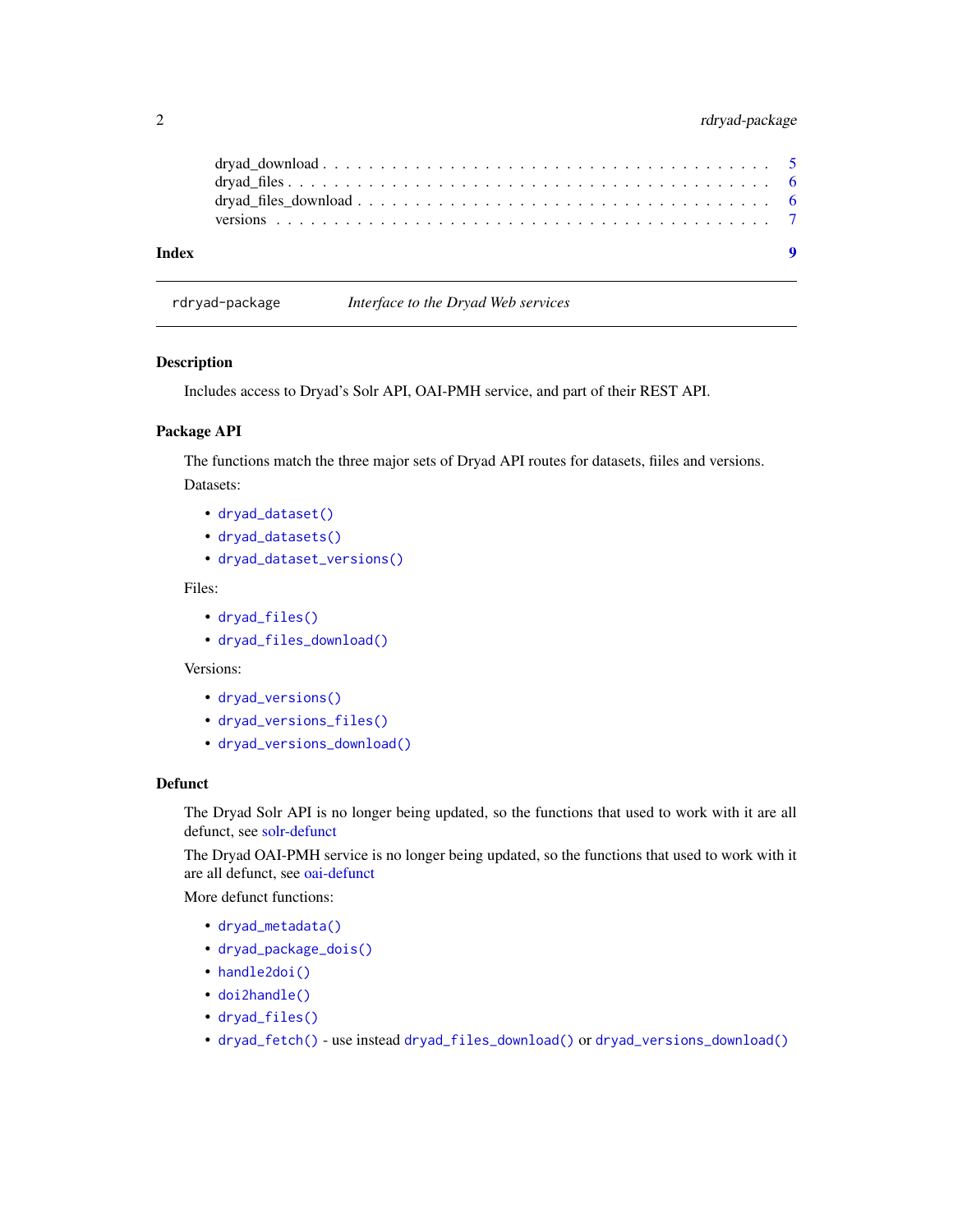<span id="page-2-1"></span><span id="page-2-0"></span>dryad\_dataset *Get datasets by DOI(s)*

## Description

Get datasets by DOI(s)

## Usage

dryad\_dataset(dois, ...)

#### Arguments

| dois                    | (character) one or more DOIs, required   |
|-------------------------|------------------------------------------|
| $\cdot$ $\cdot$ $\cdot$ | Further args passed on to crul: verb-GET |

## Value

a list of lists, each named by the input DOI

## See Also

Other dryad-datasets: [dryad\\_dataset\\_versions\(](#page-3-1)), [dryad\\_datasets\(](#page-2-2))

## Examples

```
## Not run:
dryad_dataset(doi = "10.5061/dryad.f385721n")
dois <- c("10.5061/dryad.f385721n", "10.5061/dryad.7ct1n", "10.5061/dryad.1g626")
dryad_dataset(dois = dois)
```
## End(Not run)

<span id="page-2-2"></span>dryad\_datasets *List datasets*

#### Description

List datasets

## Usage

dryad\_datasets(...)

#### Arguments

... Further args passed on to [crul::verb-GET](#page-0-0)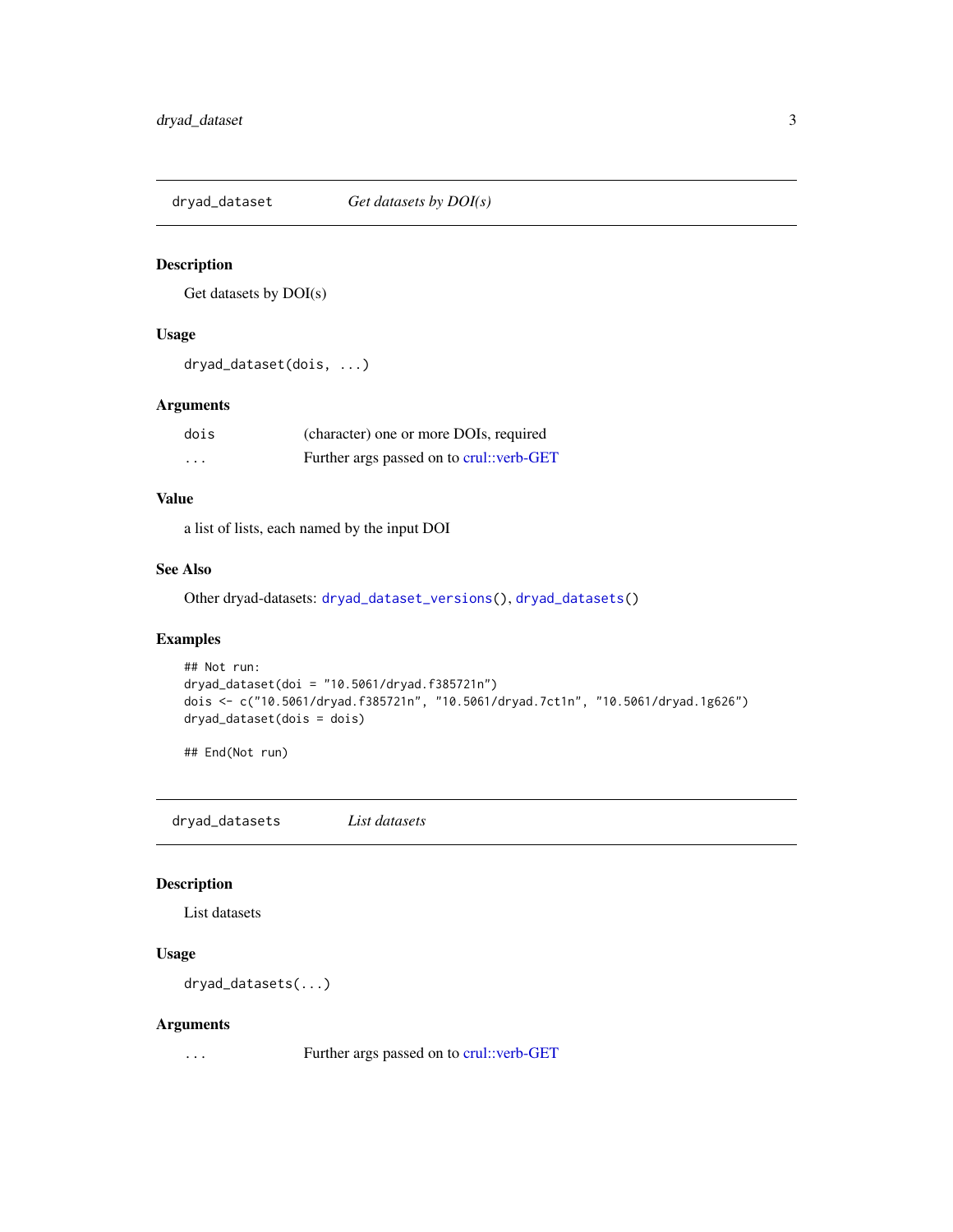## Value

a tibble

## See Also

Other dryad-datasets: [dryad\\_dataset\\_versions\(](#page-3-1)), [dryad\\_dataset\(](#page-2-1))

## Examples

```
## Not run:
(x <- dryad_datasets())
x$meta
x$links
x$data
## End(Not run)
```
<span id="page-3-1"></span>

dryad\_dataset\_versions

*Get dataset versions by DOI(s)*

## Description

Get dataset versions by DOI(s)

## Usage

```
dryad_dataset_versions(dois, ...)
```
## Arguments

| dois     | (character) one or more DOIs, required   |
|----------|------------------------------------------|
| $\cdots$ | Further args passed on to crul::verb-GET |

#### Value

a list of lists, each named by the input DOI

## See Also

Other dryad-datasets: [dryad\\_datasets\(](#page-2-2)), [dryad\\_dataset\(](#page-2-1))

<span id="page-3-0"></span>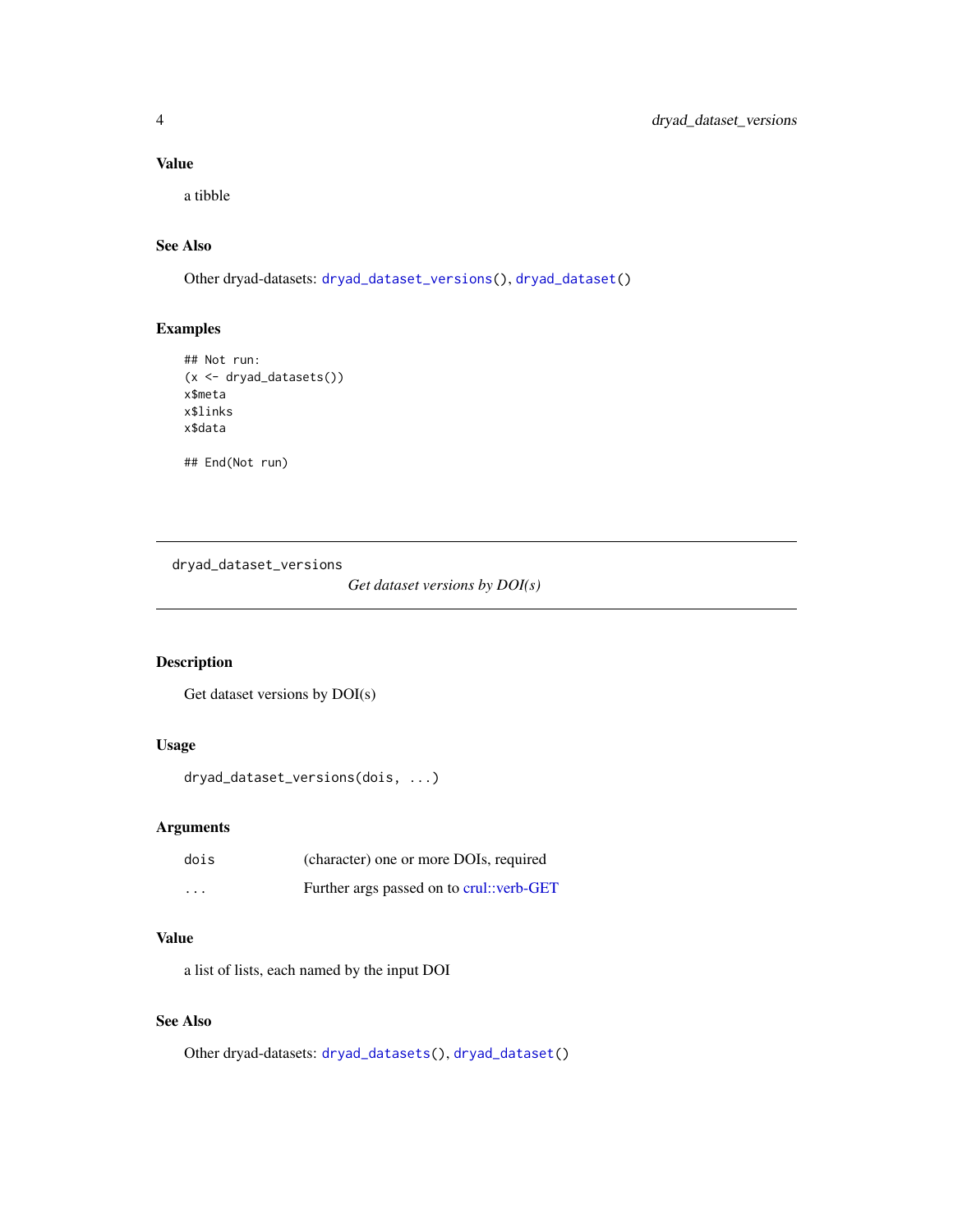## <span id="page-4-0"></span>dryad\_download 5

#### Examples

```
## Not run:
x = dryad_dataset_eventsions(dois = "10.5061/dryad.f385721n")x
dois <- c("10.5061/dryad.f385721n", "10.5061/dryad.7ct1n", "10.5061/dryad.1g626")
dryad_dataset_versions(dois = dois)
## End(Not run)
```
dryad\_download *dryad\_download*

## Description

Download datasets by their DOI(s)

## Usage

dryad\_download(dois, ...)

#### Arguments

| dois                    | (character) one or more DOIs, required   |
|-------------------------|------------------------------------------|
| $\cdot$ $\cdot$ $\cdot$ | Further args passed on to crul: verb-GET |

#### Value

file path for the file

#### Examples

```
## Not run:
dryad_download(dois = "10.5061/dryad.f385721n")
dois <- c("10.5061/dryad.f385721n", "10.5061/dryad.7ct1n", "10.5061/dryad.1g626")
dryad_download(dois = dois)
```
## End(Not run)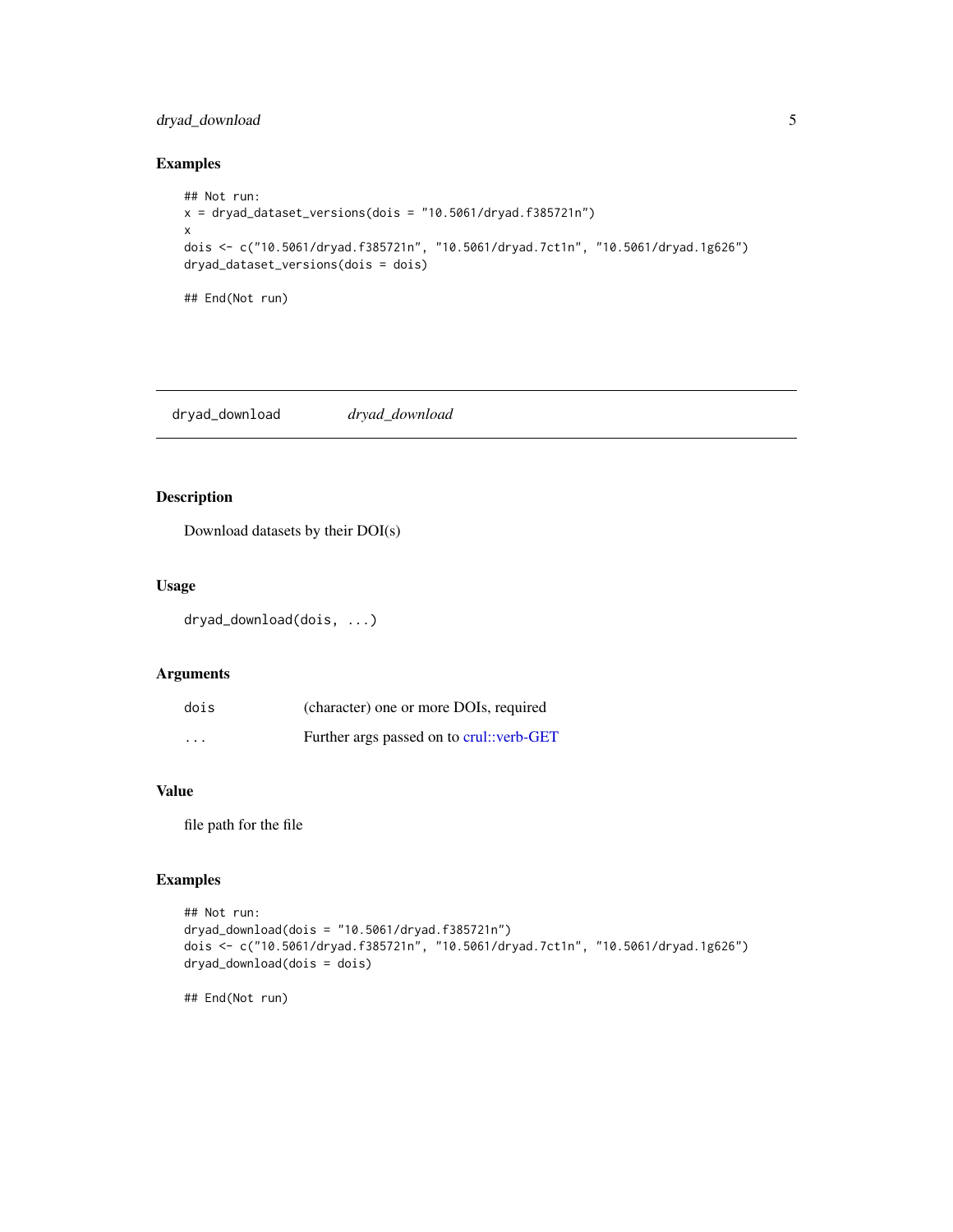<span id="page-5-1"></span><span id="page-5-0"></span>

#### Description

Get metadata information about a file

## Usage

```
dryad_files(ids, ...)
```
## Arguments

| ids      | (numeric) one or more file ids, required |
|----------|------------------------------------------|
| $\cdots$ | Further args passed on to crul::verb-GET |

## Value

a list of lists, each named by the input DOI

## See Also

Other dryad-files: [dryad\\_files\\_download\(](#page-5-2))

#### Examples

```
## Not run:
dryad_files(ids = 61859)
dryad_files(ids = 61858)
dryad_files(ids = c(61858, 61859))
## End(Not run)
```
<span id="page-5-2"></span>dryad\_files\_download *Download a specific file*

## Description

Download a specific file

#### Usage

dryad\_files\_download(ids, ...)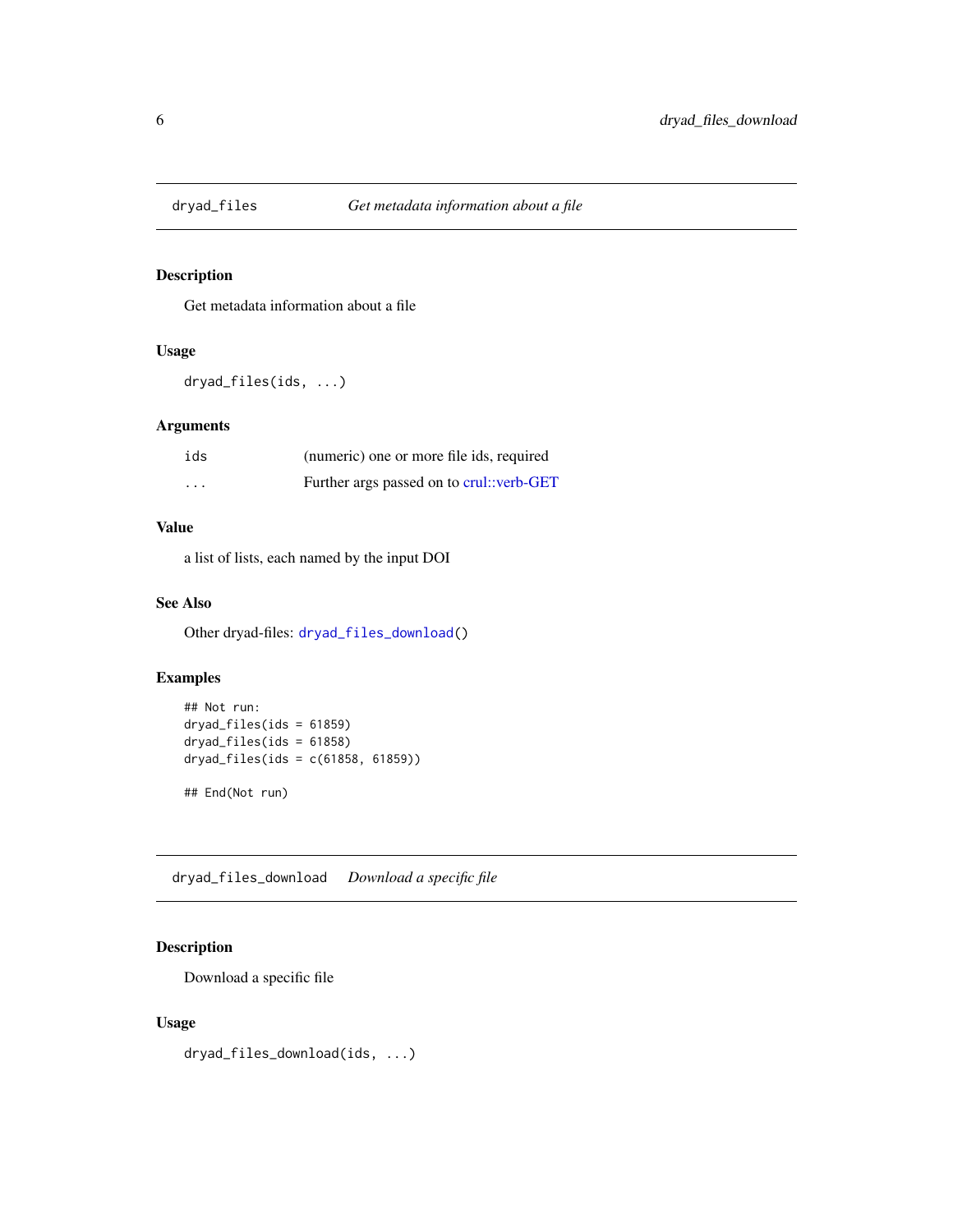#### <span id="page-6-0"></span>versions 7

#### Arguments

| ids                     | (numeric) one or more file ids, required |
|-------------------------|------------------------------------------|
| $\cdot$ $\cdot$ $\cdot$ | Further args passed on to crul::verb-GET |

## Value

a list of lists, each named by the input DOI

## Note

there's no use of cached files here because we can't determine what the file path will be before making the request, which requires knowing what the data type the file will be

## See Also

Other dryad-files: [dryad\\_files\(](#page-5-1))

## Examples

```
## Not run:
dryad_files_download(ids = 61858)
dryad_files_download(ids = 61859)
```
## End(Not run)

versions *Get a dataset version by version ID*

## <span id="page-6-1"></span>Description

Get a dataset version by version ID

#### Usage

```
dryad_versions(ids, ...)
```

```
dryad_versions_files(ids, ...)
```
dryad\_versions\_download(ids, ...)

#### Arguments

| ids     | (numeric/integer) one or more version ids, required |
|---------|-----------------------------------------------------|
| $\cdot$ | Further args passed on to crul: verb-GET            |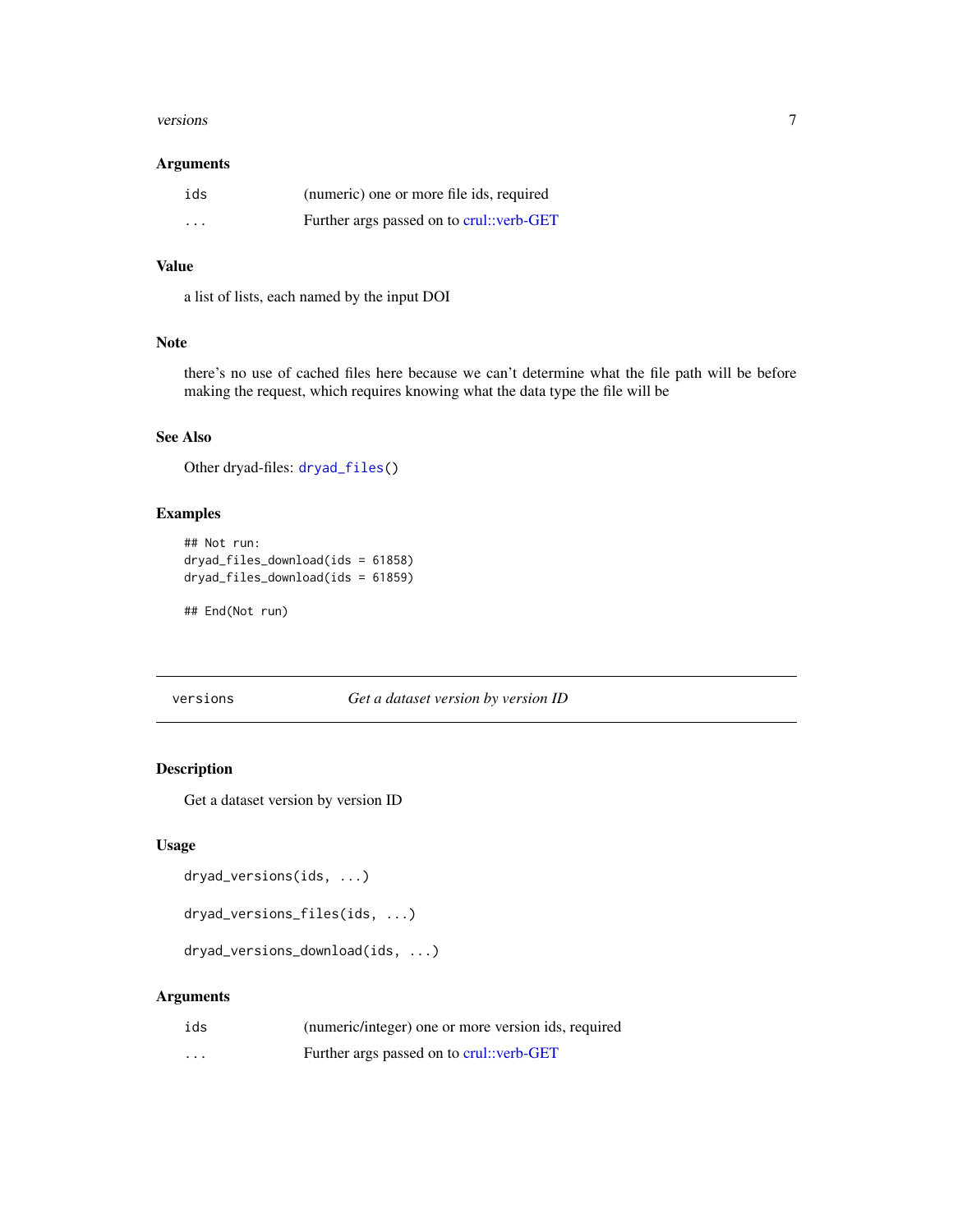8 versions versions and the contract of the contract of the contract of the contract of the contract of the contract of the contract of the contract of the contract of the contract of the contract of the contract of the co

## Details

dryad\_versions() and dryad\_versions\_files() use async http requests, while dryad\_versions\_download() does not use async

## Value

a list of lists, each named by the input DOI

## Examples

```
## Not run:
dryad_versions(ids = 18774)
dryad_versions_files(ids = 18774)
dryad_versions_download(ids = 18774)
```
## End(Not run)